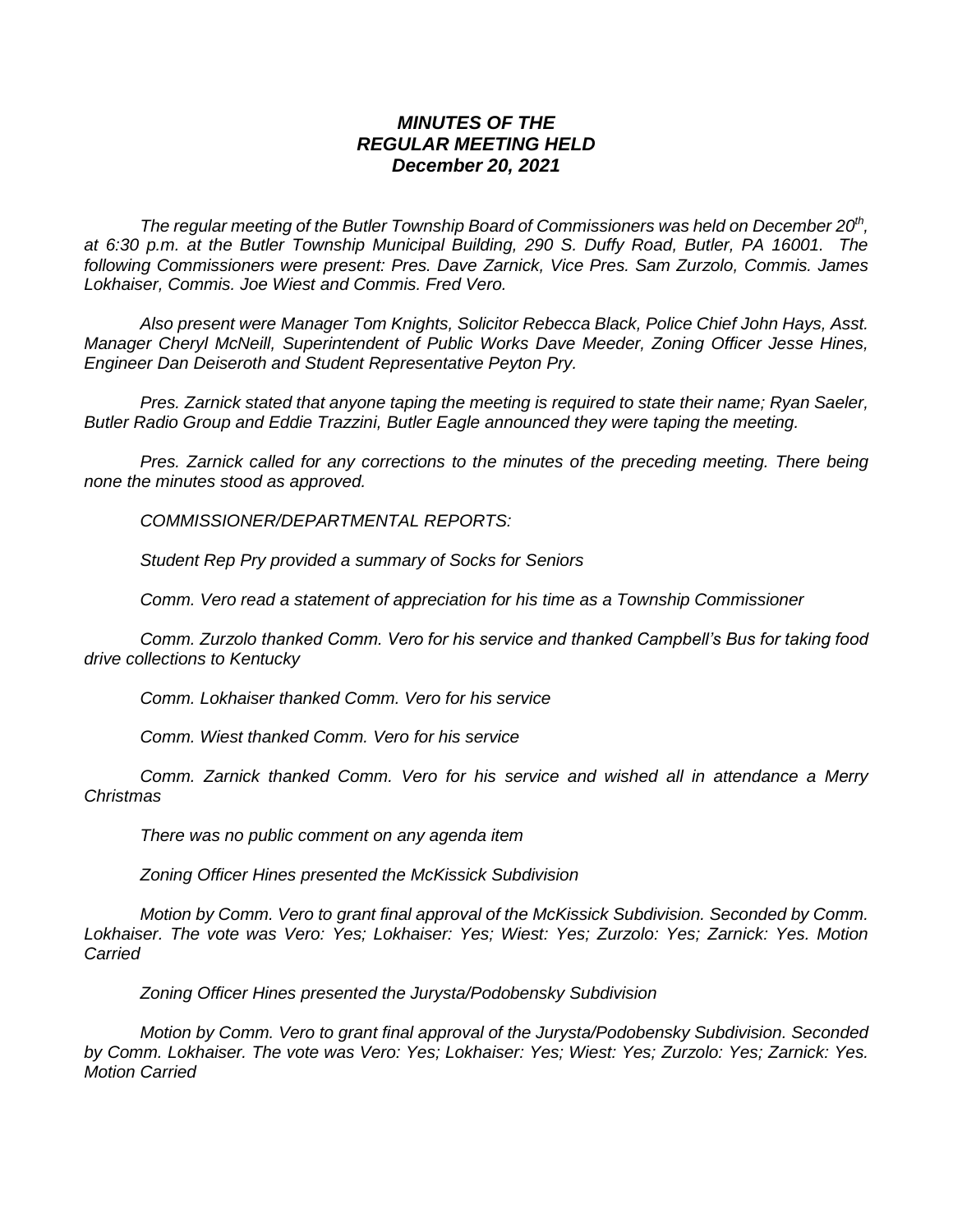*Zoning Officer Hines presented the Pride Performance Training Land Development*

*Motion by Comm. Vero to pass a resolution granting final approval of the Pride Performance Training Land Development contingent upon:*

- *1. Compliance with Gateway Engineers' letter dated November 23, 2021*
- *2. Executing a Developer's Agreement approved by the Township Solicitor*
- *3. Posting of financial security in the amount and form acceptable to the Township Solicitor*
- *4. Executing a Storm Water Operations and Maintenance Agreement*
- *5. Approval from the Butler Area Sewer Authority*

*. Seconded by Comm. Lokhaiser. The vote was Vero: Yes; Lokhaiser: Yes; Wiest: Yes; Zurzolo: Yes; Zarnick: Yes. Motion Carried*

*Zoning Officer Hines presented the Hutton Butler Sharon PA ST LLC Subdivision*

*Motion by Comm. Vero to grant final approval of the Hutton Butler Sharon PA ST LLC Subdivision contingent upon Butler County Planning Commission review. Seconded by Comm. Lokhaiser. The vote was Vero: Yes; Lokhaiser: Yes; Wiest: Yes; Zurzolo: Yes; Zarnick: Yes. Motion Carried*

*Zoning Officer Hines and Morris Knowles Associates presented the Modwash Land Development*

*Motion by Comm. Vero to pass a resolution granting final approval of the Modwash Land Development contingent upon:*

- *1. Compliance with Gateway Engineers' letter dated November 19, 2021*
- *2. Executing a Developer's Agreement approved by the Township Solicitor*
- *3. Posting of financial security in the amount and form acceptable to the Township Solicitor*
- *4. Executing a Storm Water Operations and Maintenance Agreement*
- *5. Approval from the Butler Area Sewer Authority*
- *6. Butler County Planning Commission review*

*Seconded by Comm. Lokhaiser. The vote was Vero: Yes; Lokhaiser: Yes; Wiest: Yes; Zurzolo: Yes; Zarnick: Yes. Motion Carried*

*Zoning Officer Hines presented the Autumn Woods Bond Reduction Request*

*Motion by Comm. Vero to reduce the Autumn Woods Bond by \$97,717.15 leaving \$410,428.84. Seconded by Comm. Wiest. The vote was Vero: Yes; Lokhaiser: Yes; Wiest: Yes; Zurzolo: Yes; Zarnick: Yes. Motion Carried*

*Zoning Officer Hines presented the Diehl Volkswagen of Butler resolution extension*

*Motion by Comm. Vero to pass a resolution extending the Diehl Volkswagen of Butler final approval until March 21, 2022. Seconded by Comm. Lokhaiser. The vote was Vero: Yes; Lokhaiser: Yes; Wiest: Yes; Zurzolo: Yes; Zarnick: Yes. Motion Carried*

*Manager Knights presented the 2022 budget for adoption*

*Motion by Comm. Vero to approve the 2022 budget as advertised. Seconded by Comm. Zurzolo. The vote was Vero: Yes; Lokhaiser: Yes; Wiest: Yes; Zurzolo: Yes; Zarnick: Yes. Motion Carried*